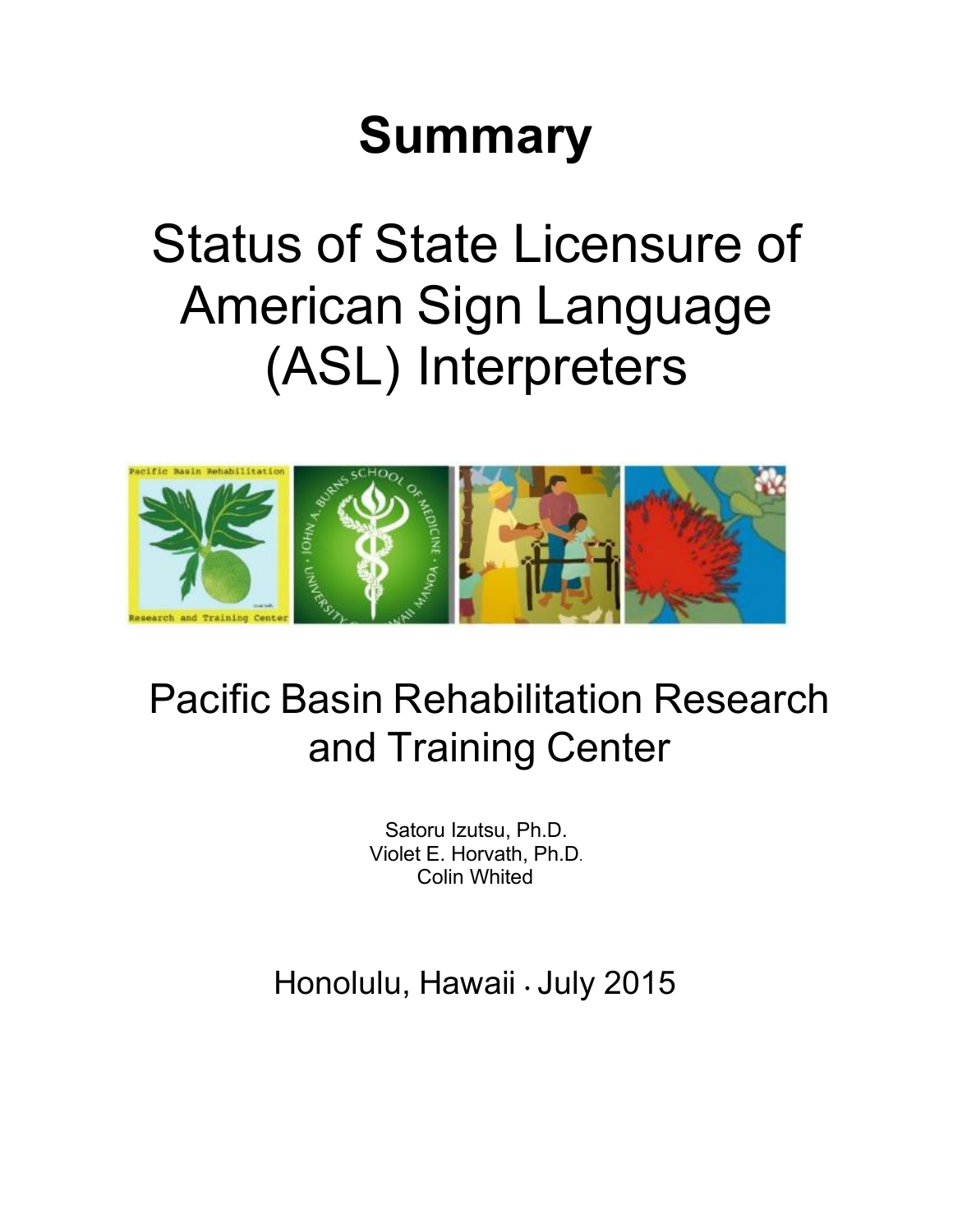### **TABLE OF CONTENTS**

#### **INTRODUCTION**

#### **SUMMARY OF STATE LICENSURE OF AMERICAN SIGN LANGUAGE (ASL) INTERPRETERS**

- I. DEFINITION OF TERMS
- II. STATES THAT CURRENTLY LICENSE SIGN LANGUAGE INTERPRETERS
- III. STATES THAT ONLY HAVE EDUCATIONAL INTERPRETER LICENSURE
- IV. STATES THAT REQUIRE REGISTRATION
- V. STATES THAT DO NOT CURRENTLY LICENSE SIGN LANGUAGE INTERPRETERS
- VI. NEW LEGISLATION SIGNED INTO LAW
- VII. WAITING FOR LEGISLATION TO ESTABLISH STATE LICENSURE PENDING
- VIII. UNKNOWN
- IX. LICENSING BOARD OF SIGN LANGUAGE INTERPRETERS
- X. BOARD COMPOSITION
- XI. CATEGORIES OF LICENSURE
- XII. LICENSING COSTS
- XIII. LICENSING REQUIREMENTS
- XIV. LENGTH OF LICENSURE
- XV. PENALTY AND GRIEVANCE PROCEDURES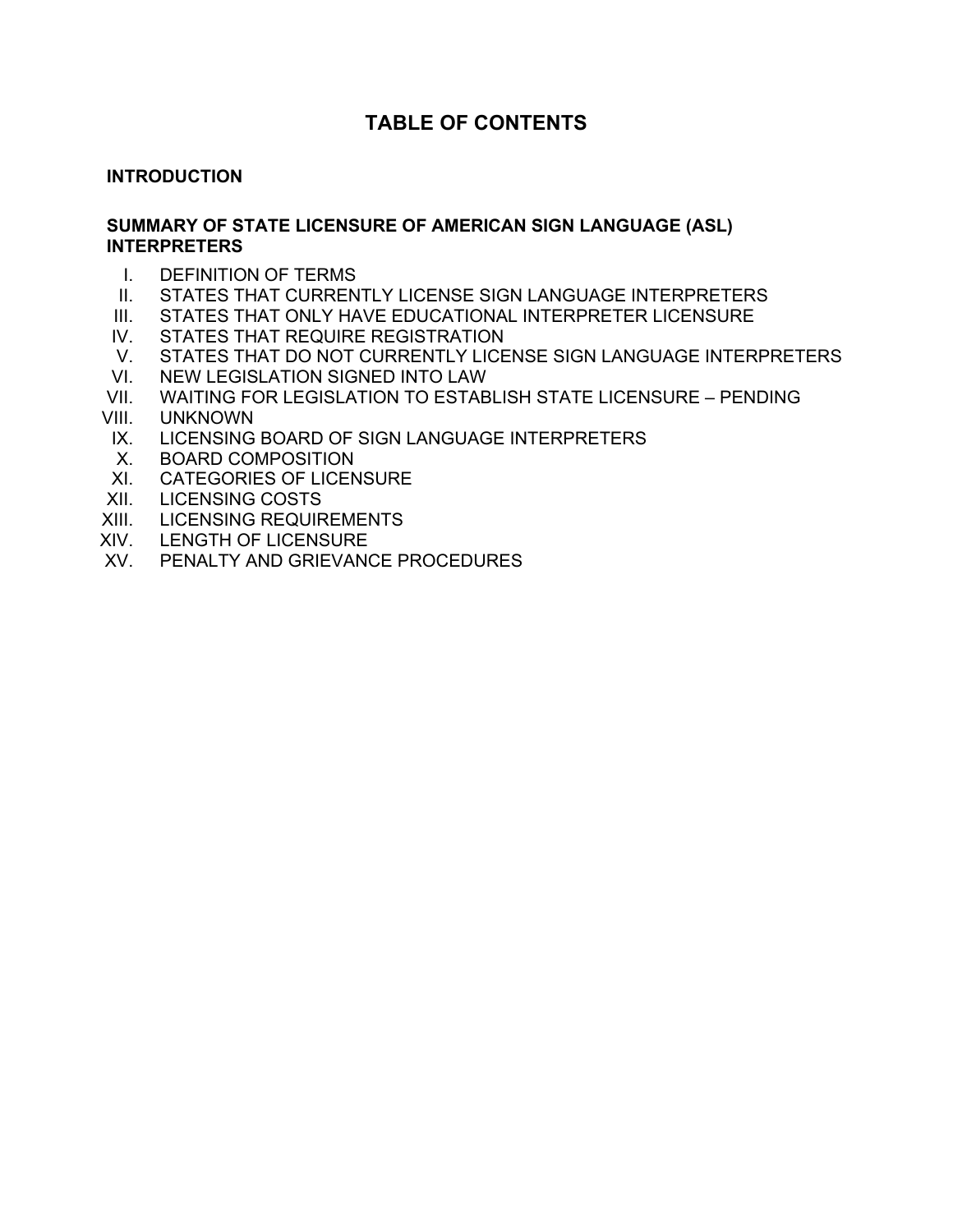

#### **Introduction**

The Disability and Communication Access Board (DCAB) in the Department of Health contracted with the Pacific Basin Rehabilitation Research and Training Center (PBRRTC) to develop a summary of the status of American Sign Language (ASL) Interpreter licensing in each U.S. state. PBRRTC was charged with reviewing all pertinent materials and produce the following items:

- 1. Definitions of key terms;
- 2. A table of states that currently license sign language interpreters;
- 3. A no tables/no graphics version of the information included in the table; and
- 4. A written summary of the information in the table.

DCAB requested details on states that currently license sign language interpreters. This entailed identifying the different agencies/governing entities that oversee the licensing process; licensure boards and their composition; categories, cost, and requirements of licenses; length of licensure; and penalty and grievance procedures.

The research process took approximately six weeks. This resulting summary of states that license sign language interpreters is based squarely on information readily available online.

Online resources used to develop the summary include:

- 1) The Council on Licensure, Enforcement & Regulation (CLEAR) website http://www.clearhq.org/
- 2) The Registry of Interpreters for the Deaf, Inc. (RID) website http://www.rid.org/advocacy-overview/state-information-andadvocacy/
- 3) Project BurnSat A website for the study of interpreter satisfaction and burnout http://www.360translations.com/burnsat/stateregs.htm
- 4) Library Services for the Deaf and Hard of Hearing Offers an interactive map with state-by-state interpreter licensure information with links to various state, government, and consumer group websites https://tndeaflibrary.nashville.gov/directory/licensure-by-state/map

This final version of the summary of the status of sign language interpreter licensing in each state has been reviewed and endorsed by the PBRRTC project team.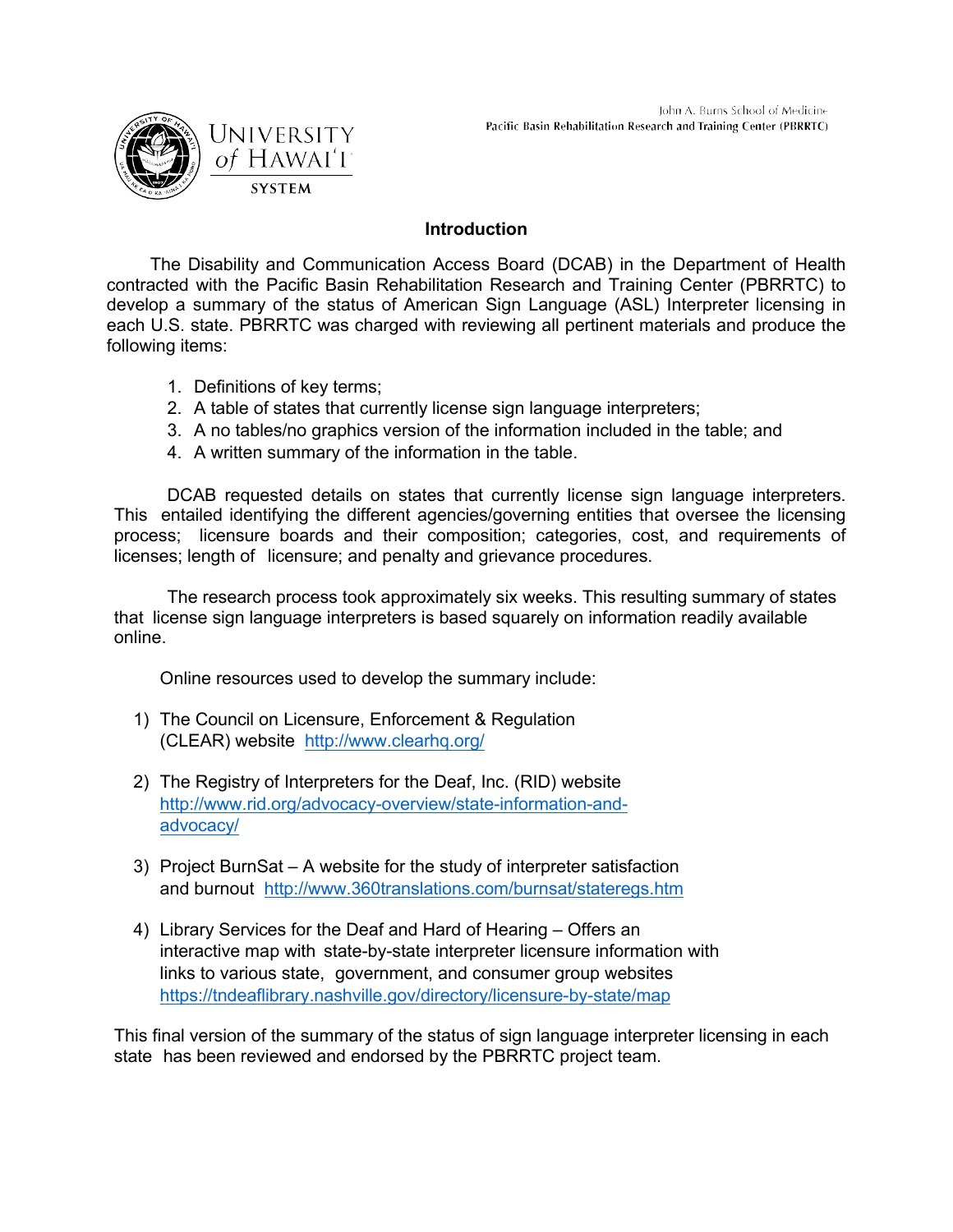#### **Summary of State Licensure of American Sign Language (ASL) Interpreters**

- **I. Definition of Terms** *(from the Council on Licensure, Enforcement and Regulation – CLEAR, unless otherwise noted)*
	- a. *Accreditation* A formal process by which an authorized body assesses and recognizes an organization, a program, a group, or an individual as complying with requirements, such as standards or criteria.
	- b. *Certification* A voluntary process by which a nongovernmental agency grants a time-limited recognition to an individual after verifying that he or she has met predetermined and standardized criteria. Certification exists for the purpose of providing the public information on those individuals who have successfully completed the certification process.
	- c. *Credentialing* The voluntary or required process of assessing and validating the qualifications of a practitioner to provide services. It equally applies to programs, facilities, or products that have met Established standards. Also, the administrative process of issuing specified credentials for purposes of authorizing practice of a profession.
	- d. *Educational Interpreter* Educational interpreters facilitate communication between deaf students and others, including teachers, service providers, and peers within the educational environment. The educational team may be composed of school personnel and parents and may be more structured in some school districts than others. The educational interpreter is a member of the educational team and should be afforded every opportunity to attend meetings where educational guidelines are discussed concerning students who are provided services by that interpreter. *(From the Registry of Interpreters for the Deaf, Inc. – RID)*
	- e. *Licensure*  A process by which a governmental agency grants timelimited permission to an individual to engage in a given occupation after verifying that he or she has met predetermined and standardized criteria This process generally takes into account education, experience, and examination.

States define, by statute, the tasks/function/scope of practice and provide that these tasks may be legally performed by only those who are licensed. Licensure prohibits anyone from practicing the profession who is not licensed, regardless of whether or not the individual has been certified by a private organization.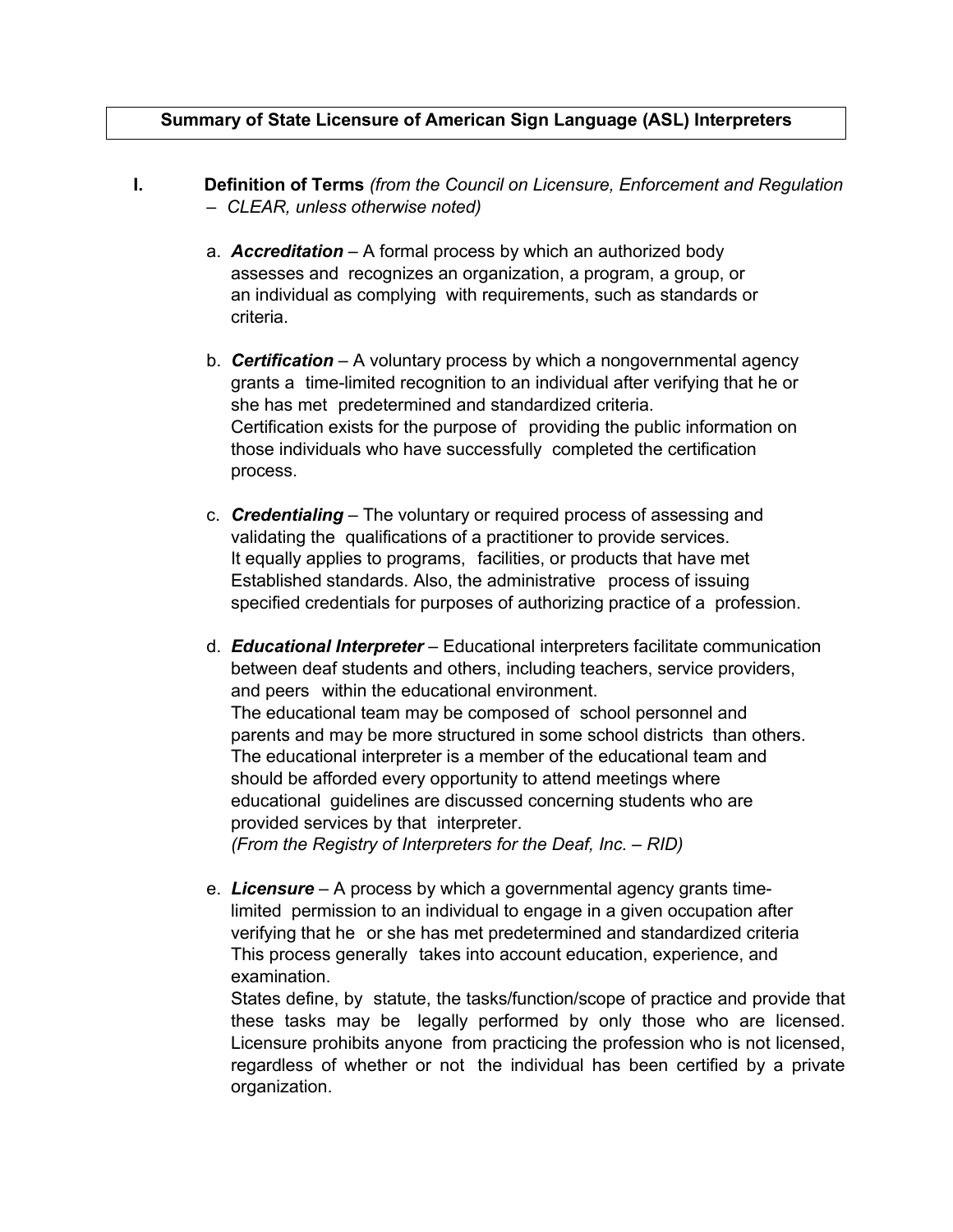#### **Summary of State Licensure of American Sign Language (ASL) Interpreters**

- f. *Permit*  A license or other document given by an authorized public official or agency (e.g. building inspector, department of motor vehicles) to allow a person or business to perform certain acts. The purpose of permits is supposedly to guarantee that laws and regulations have been obeyed, but they also are a source of public revenue.
- g. *Registration* According to CLEAR, "registration" and "licensure" may be used interchangeably. However, the Missouri Division of Professional Registration states that registration exists to "serve and protect the public from incompetency, misconduct, gross negligence, fraud, misrepresentation or dishonesty by providing an accessible, responsible and accountable regulatory system that licenses only qualified professionals by examination and evaluation of minimum competency and enforces standards by implementing legislation and administrative rules."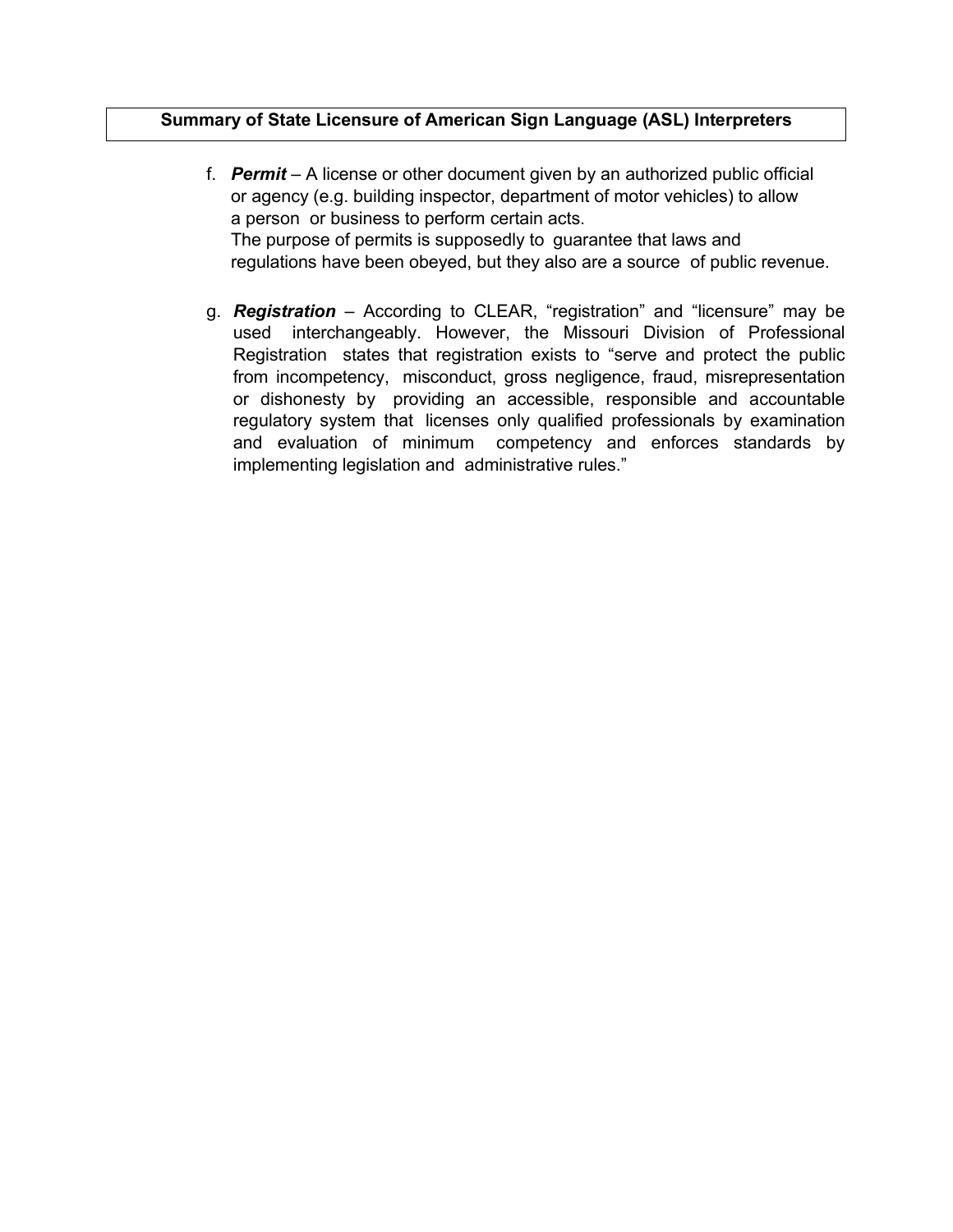#### **II. States that currently license Sign Language Interpreters**

The Pacific Basin Rehabilitation Research and Training Center (PBRRTC) conducted a study of the fifty (50) states and their policies regarding sign language interpreters. In total, sixteen (16) states currently require licensure and/or registration of sign language interpreters:

- 1. Alabama
- 2. Arizona
- 3. Arkansas
- 4. Illinois
- 5. Indiana
- 6. Iowa
- 7. Kentucky
- 8. Maine
- 9. Michigan
- 10. Missouri
- 11. Nebraska
- 12. New Hampshire
- 13. New Mexico
- 14. North Carolina
- 15. Rhode Island
- 16. Wisconsin

Of the sixteen (16) states listed above, ten (10) identified an agency or governing entity responsible for overseeing the licensing board, while six (6) did not. Based on the information available, types of agencies/governing entities include:

- State Commission/Office for the Deaf and Hard of Hearing (three states)
- State Department of Civil Rights
- State Department of Health
- State Department of Safety and Professional Services
- State Division of Disability, Aging, and Rehabilitative Services
- State Office of Licensing and Registration
- State Regulation and Licensing Department
- State Division of Professional Registration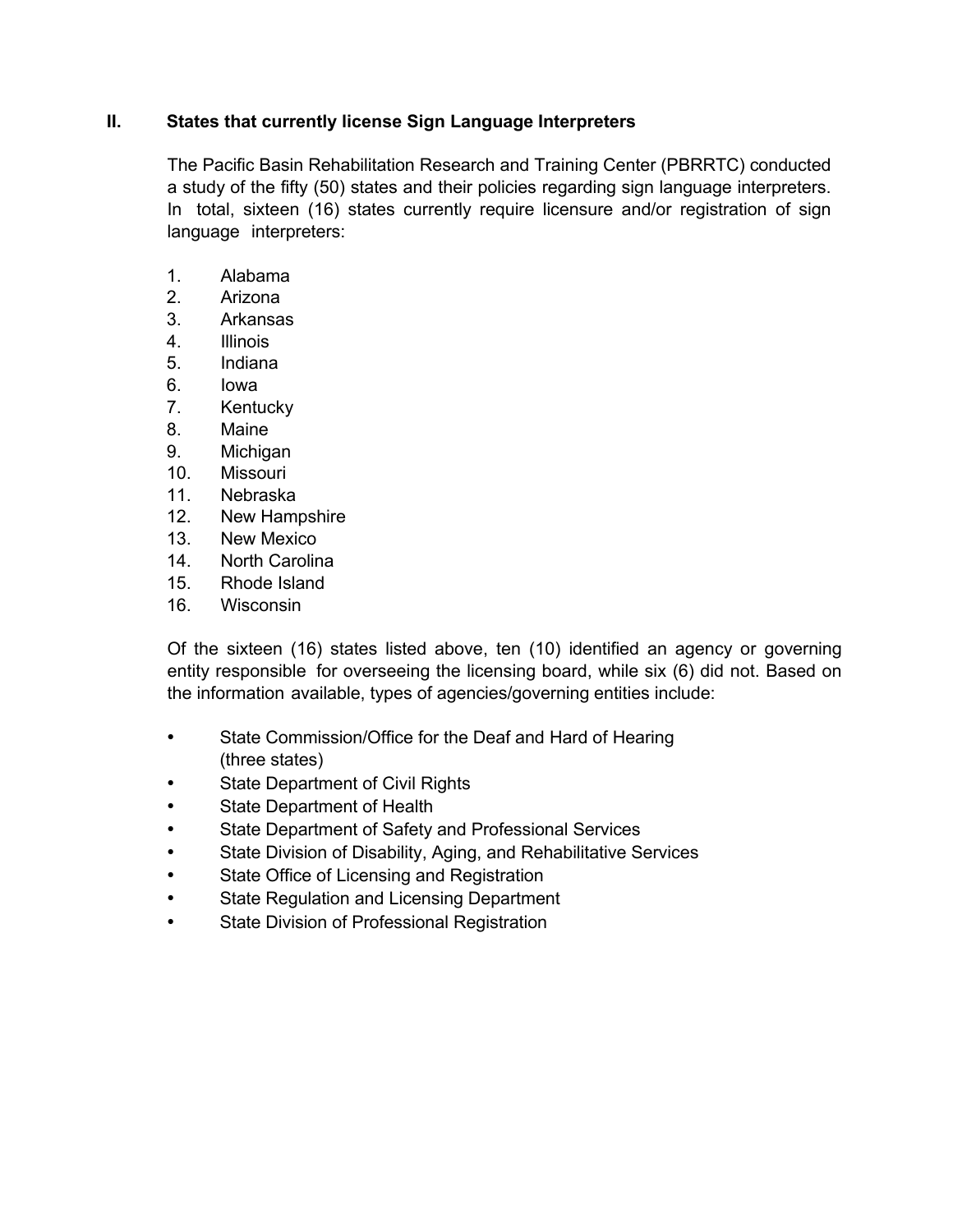#### **III. States that only have Educational Interpreter Licensure**

A total of five (5) states only have Educational Interpreter licensure. They are:

- 1. Colorado
- 2. Georgia
- 3. Montana
- 4. New Jersey (required certification fees no licensure)
- 5. Ohio

Each of the five (5) states listed above identified an agency or governing entity responsible for overseeing the licensing board. Types of agencies/governing entities include:

- State Department of Education (three states)
- State Professional Standards Commission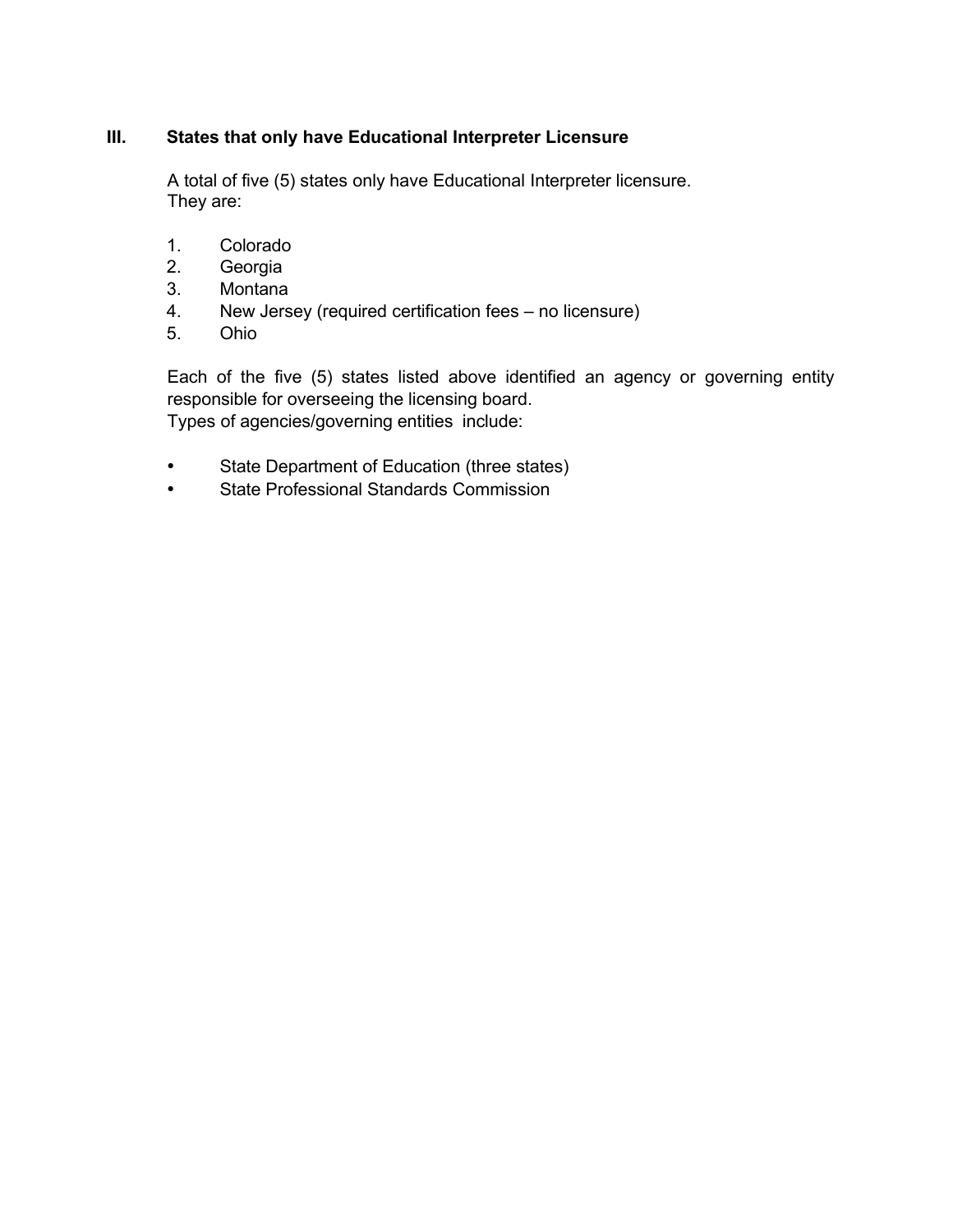#### **IV. States that Require Registration**

Currently, there are thirteen (13) states that have required registration. They are:

- 1. Kansas
- 2. Massachusetts
- 3. Minnesota
- 4. Mississippi
- 5. Nevada
- 6. North Dakota
- 7. Oregon
- 8. Pennsylvania
- 9. South Dakota
- 10. Texas
- 11. Virginia
- 12. West Virginia
- 13. Wyoming

Of the thirteen (13) states listed above, eleven (11) identified an agency or governing entity responsible for overseeing the registration of sign language interpreters. Based on available information, types of agencies/governing entities include:

- State Commission for the Deaf and Hard of Hearing (five states)
- State Office on the Deaf and Hard of Hearing (three states)
- State Department of Health and Human Services
- State Department of Human Services
- State Division of Vocational Rehabilitation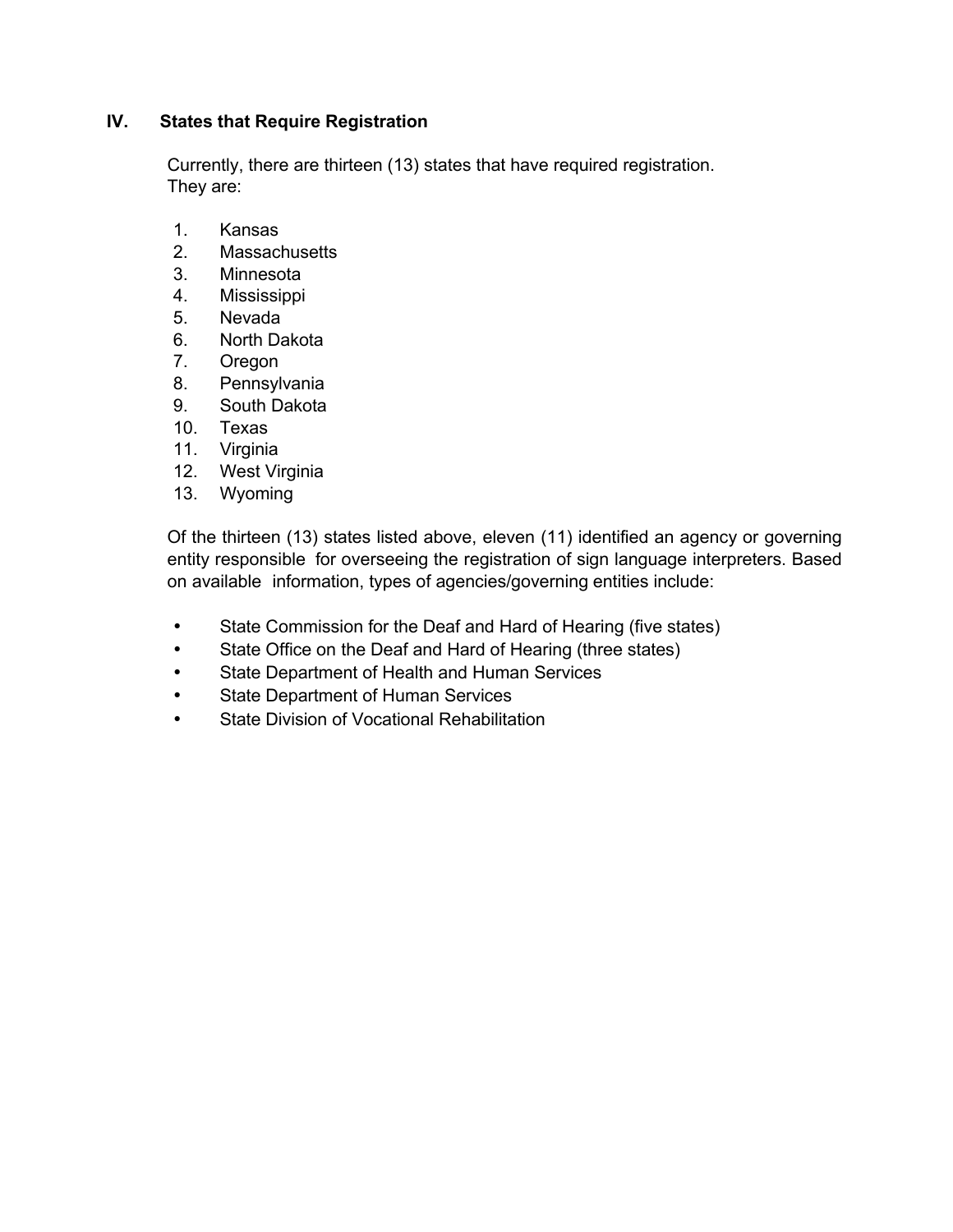#### **V. States that do not currently license Sign Language Interpreters**

There are nine (9) states that do not license sign language interpreters.

They are:

- 1. California
- 2. Delaware
- 3. Hawaii
- 4. Louisiana
- 5. Maryland
- 6. Oklahoma
- 7. Utah
- 8. Vermont
- 9. Washington

#### **VI. New Legislation Signed into Law**

In one (1) state, legislation establishing state licensure was recently signed into law.

That state is:

1. Connecticut

#### **VII. Waiting for Legislation to Establish State Licensure – Pending**

Currently, there are five (5) states with pending legislation to establish state licensure.

They are:

- 1. Florida Senate Bill 1304
- 2. Idaho House Bill 152 (vetoed by the Governor on 04/21/15)
- 3. New York Bill S5712-2013
- 4. South Carolina S 0293 General Bill
- 5. Tennessee Senate Bill 2480

#### **VIII. Unknown**

Currently, there is one (1) state where the status of licensure is unknown.

It is:

1. Alaska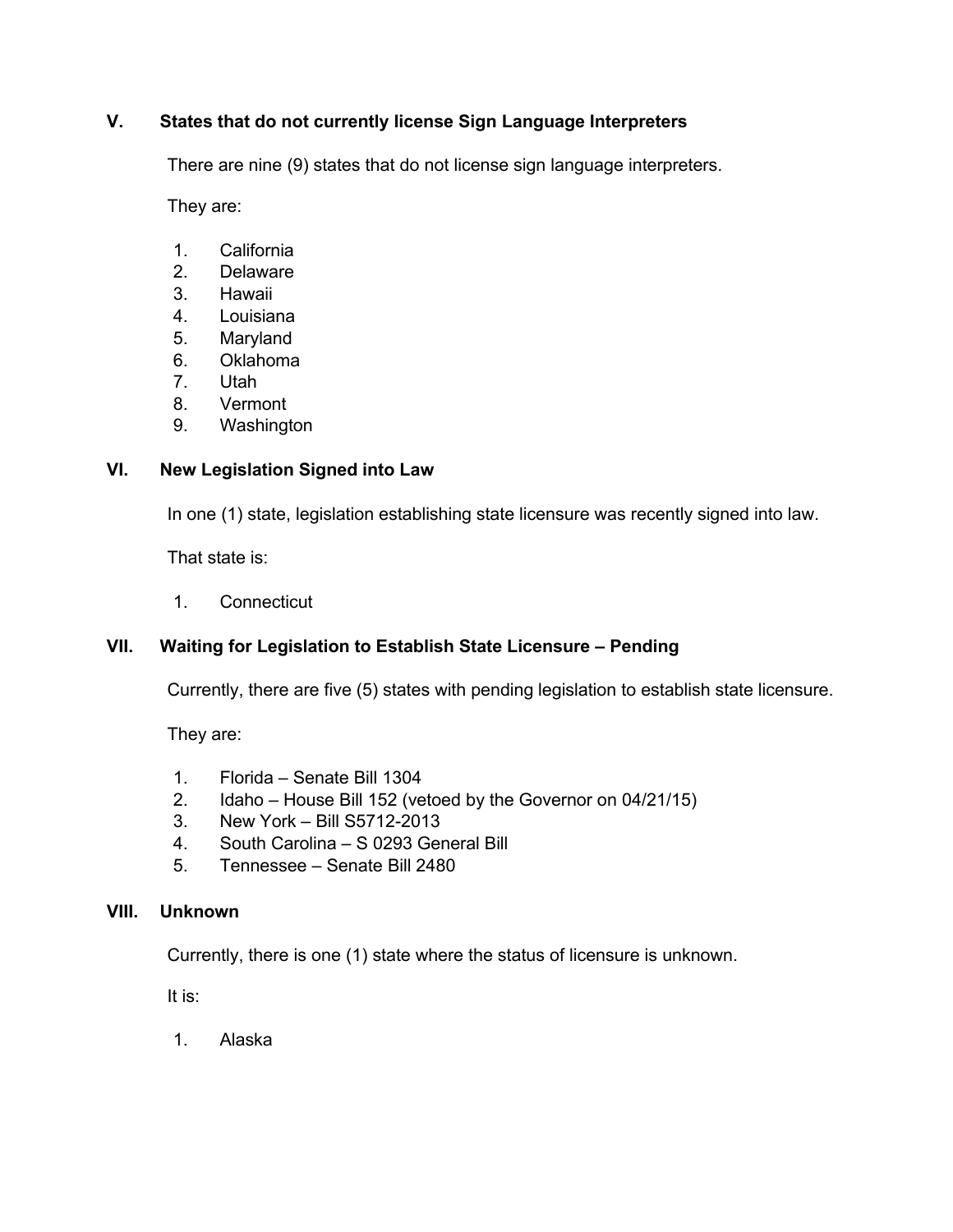#### **IX. Licensing Board of Sign Language Interpreters**

Each of the sixteen (16) states that license sign language interpreters identified an organizational structure such as a board, advisory board, commission, committee, or council that oversees licensing, quality assurance, and topics related to the deaf and hard-of-hearing community.

*For ease of reading, all organizational structures are referred to from now on as "boards."*

- Of the sixteen (16) states that license interpreters, fourteen (14) boards are appointed by the Governor or a director/commissioner of a state agency. Appointment authority in the remaining two (2) states is unknown.
- Five (5) states require nominations to be submitted to the Governor or director of a state agency.
	- $\circ$  Three (3) of these states specify that nominations be submitted by the state's affiliate chapter of the National Association of the Deaf (NAD) for deaf and/or hard of hearing representatives, and state's affiliate chapter of the Registry of Interpreters for the Deaf (RID) for sign language interpreter representatives.
	- $\circ$  Two (2) of these states require nominations from state consumer and professional groups related to the interpreting profession and the deaf and hard of hearing community.
- Three (3) of the sixteen (16) boards serve only in an advisory capacity.
- Fourteen (14) boards address only licensure and quality assurance of sign language interpreters. The remaining two (2) of the sixteen (16) boards address many issues within the state's deaf and hard of hearing community, not just the licensure of sign language interpreters and quality assurance.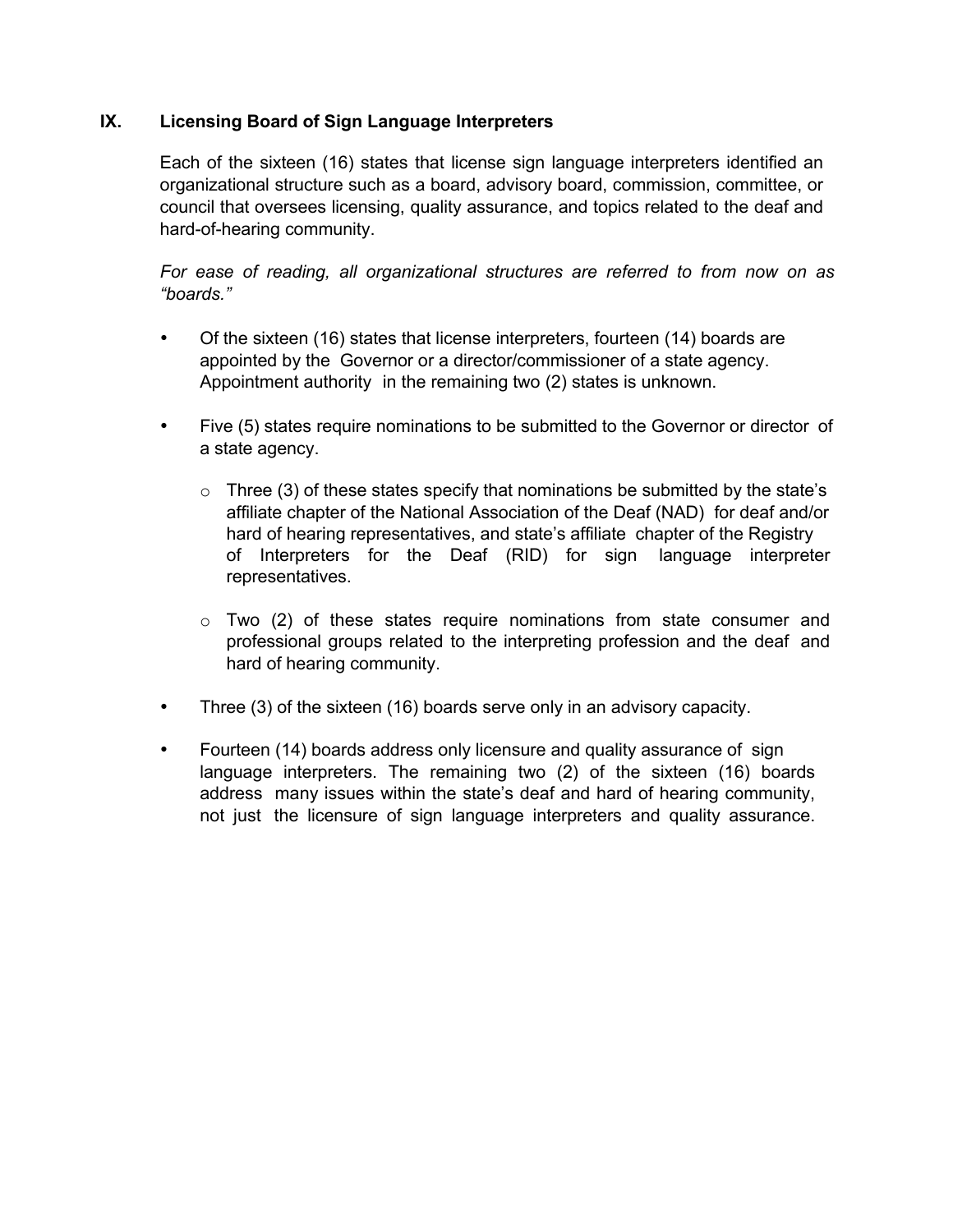### **X. Board Composition**

| <b>State</b>                 | <b>Board</b><br><b>Members</b> | D/HH            | <b>Deaf</b>                  | HH                           | Interpreter                             | <b>Other</b>             |
|------------------------------|--------------------------------|-----------------|------------------------------|------------------------------|-----------------------------------------|--------------------------|
| Alabama<br>$\overline{1}$ .  | $\overline{9}$                 | $\overline{3}$  | $\overline{\phantom{a}}$     | $\blacksquare$               | $\overline{4}$                          | $\overline{2}$           |
| Arizona<br>2.                | 14                             |                 | $\overline{4}$               | $\overline{4}$               | $\overline{1}$                          | $\overline{5}$           |
| $\overline{3}$ .<br>Arkansas | $\overline{7}$                 | $\overline{2}$  | $\overline{a}$               | $\overline{a}$               | $\overline{4}$                          | $\overline{1}$           |
| <b>Illinois</b><br>4.        | $\overline{7}$                 | $\overline{3}$  | $\overline{\phantom{a}}$     | $\overline{\phantom{a}}$     | $\overline{4}$                          | $\overline{\phantom{a}}$ |
| Indiana<br>$\overline{5}$ .  | $\overline{7}$                 | $3+$            | $\overline{\phantom{a}}$     | $\blacksquare$               | $\overline{\phantom{a}}$                | $\overline{\phantom{a}}$ |
| lowa<br>6.                   | $\overline{7}$                 | $\blacksquare$  | $\overline{3}$               | $\qquad \qquad \blacksquare$ | $\overline{4}$                          | $\blacksquare$           |
| Kentucky<br>7.               | $\overline{7}$                 | $\overline{1}$  |                              |                              | $\overline{5}$                          | $\overline{1}$           |
| Maine<br>8.                  | n/a                            | n/a             | n/a                          | n/a                          | n/a                                     | n/a                      |
| 9. Michigan                  | $\overline{13}$                | $7+$            | $\blacksquare$               | $\overline{a}$               | $\blacksquare$                          | $\blacksquare$           |
| 10. Missouri                 | $\overline{7}$                 | $\overline{1+}$ | $\blacksquare$               | $\blacksquare$               | $\overline{5}$                          | $\overline{\phantom{a}}$ |
| 11. Nebraska                 | $\overline{8}$                 | $\overline{2}$  | $\overline{\phantom{a}}$     | $\qquad \qquad -$            | $\overline{2}$                          | $\overline{4}$           |
| <b>12. New</b><br>Hampshire  | $\overline{9}$                 | $\blacksquare$  | $\overline{3}$               |                              | $\overline{4}$                          | $\overline{2}$           |
| <b>13. New</b><br>Mexico     | $\overline{7}$                 | $\overline{2}$  |                              |                              | $\overline{4}$<br>(include<br>$1$ D/HH) | $\overline{1}$           |
| 14. North<br>Carolina        | $\overline{9}$                 | $\blacksquare$  | $\overline{1}$               | $\blacksquare$               | $\overline{4}$                          | $\overline{4}$           |
| 15. Rhode<br>Island          | $\overline{5}$                 | $\overline{3}$  | $\qquad \qquad \blacksquare$ | $\blacksquare$               | $\overline{2}$                          |                          |
| 16. Wisconsin                | 8                              | $\overline{5}$  |                              |                              | $\overline{2}$                          | 1                        |

The table below shows a breakdown of types of board members by states that license: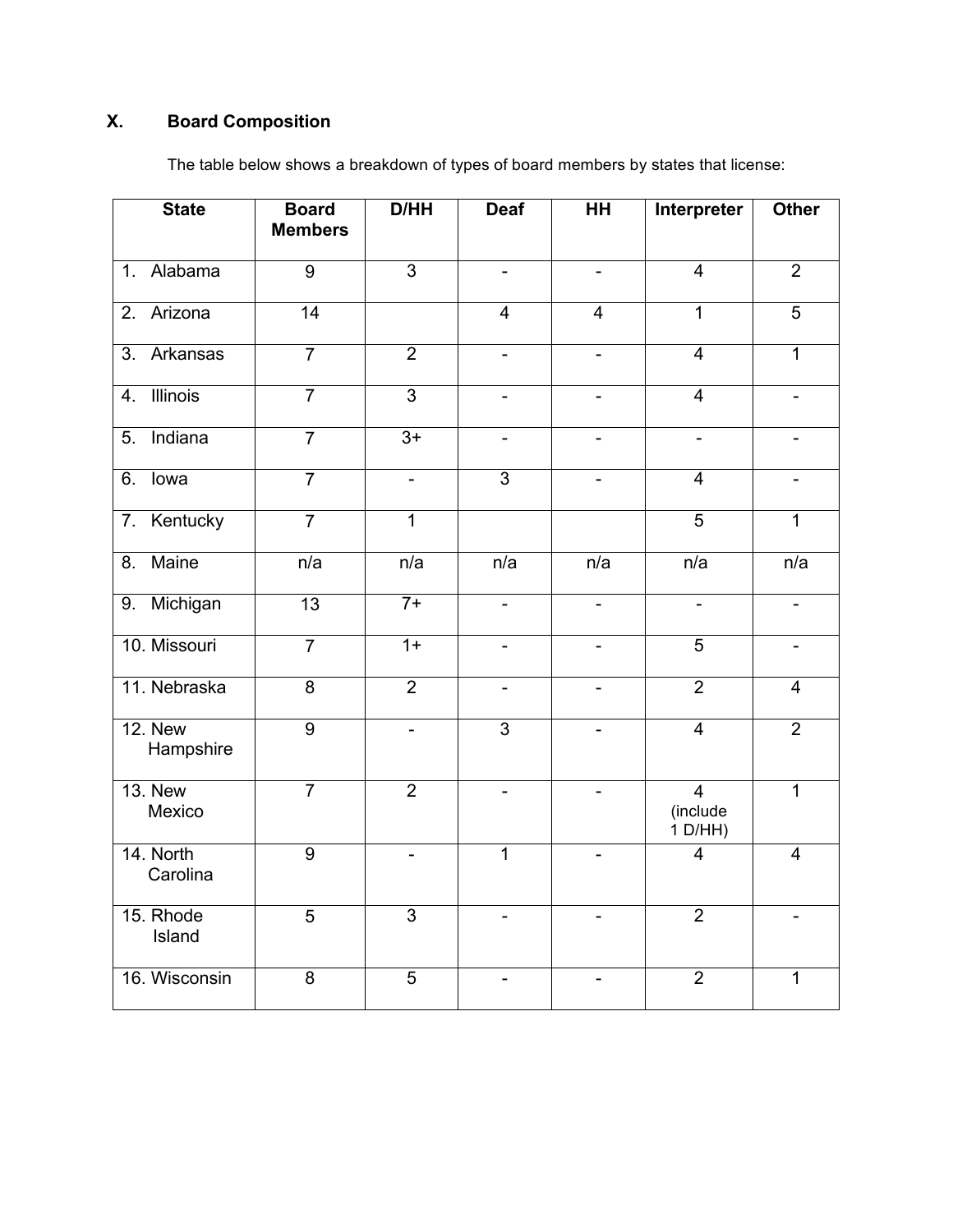The number of board members ranged from five (5) to 14 members.

The number of board members for one (1) state was unknown.

The average number of board members of the fifteen (15) other states is eight (8) members.

Seven (7) states have boards with seven (7) members.

Three (3) states have boards with nine (9) members.

In terms of board composition, one (1) state's requirements were unknown.

Every state with known composition required at least one representative who is deaf or hard of hearing.

Thirteen (13) states required at least one (1) representative who is an interpreter. Two (2) states do not require interpreters to be members of their boards.

More than half the states (9) included a variety of other types of board members, such as:

- a) Individuals with an interest in, and are experienced in, dealing with issues that affect the deaf, hard of hearing, and interpreting communities
- b) Parent of a deaf or hard of hearing child
- c) Licensed hearing aid dispenser
- d) Clinical audiologist
- e) Otolaryngologist
- f) Representative from a state agency
- g) Representative from a state-funded early intervention (0-3) program
- h) Representative from a state's school for the deaf
- i) Superintendent of the state's school for the deaf
- j) Deaf interpreter (or Certified Deaf Interpreter)
- k) Director of a state agency or his/her designee
- l) Director of the State's Commission for the Deaf and Hard of Hearing or his/her designee
- m) Members representing local government
- n) Representative from the state's association of the deaf
- o) Representative from the state's registry of interpreters
- p) Consumer of oral interpreting services
- q) Individual who has never been a licensed sign language interpreter and has no financial interest in the profession of sign language interpreting
- r) Faculty member of an interpreter training program
- s) Public member who is not a licensed interpreter and does not have an immediate family member who is deaf or hard-of-hearing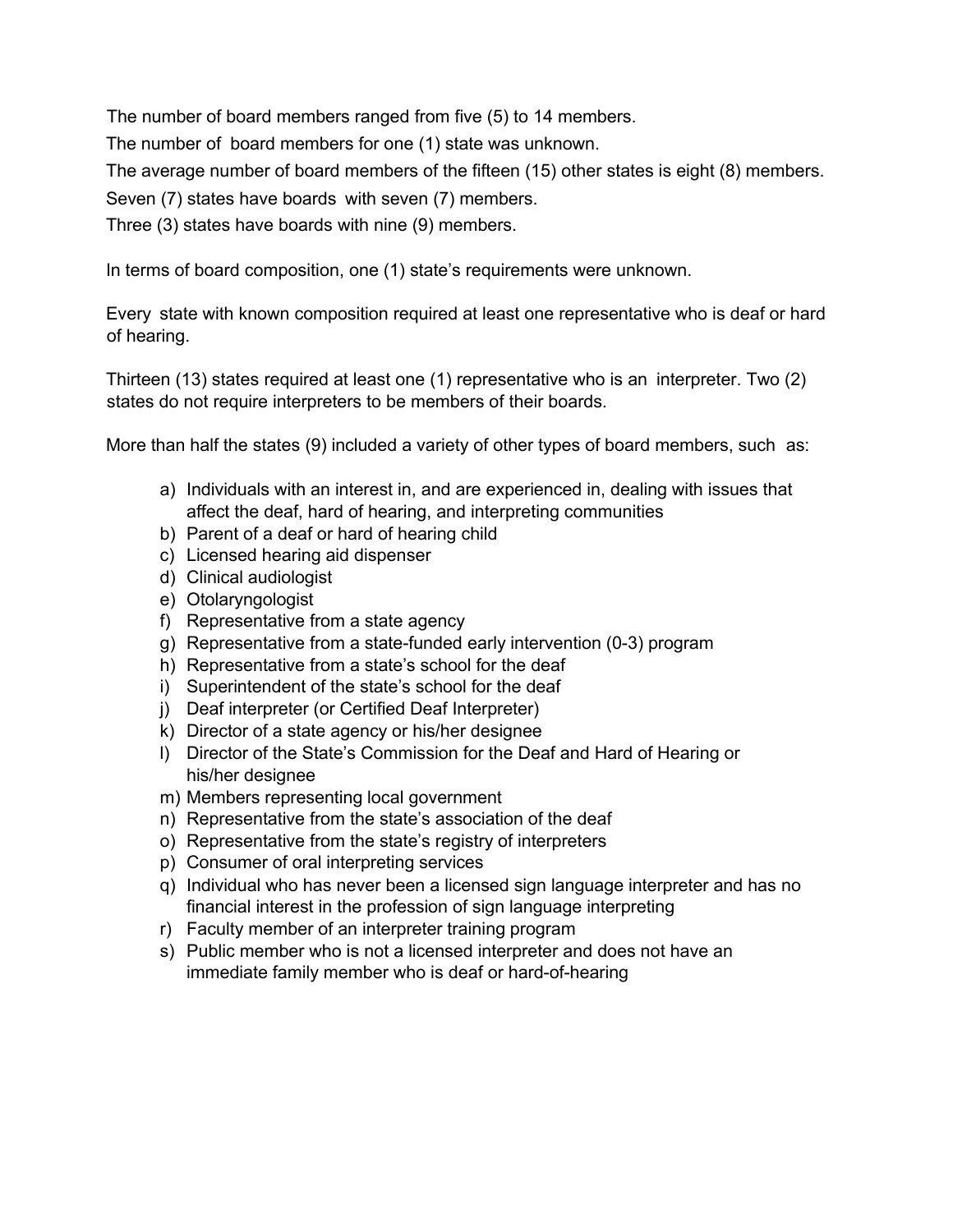#### **X. Categories of Licensure**

Fifteen (15) of the sixteen (16) states that license sign language interpreters have types and/or categories of licensure.

Types of licenses:

- Seven (7) states offer just two types of licensures: full or temporary.
- Three (3) states offer full and/or temporary license and at least one license for a specialized setting (e.g. education, courts, medical, and/or community).
- Nine (9) states have at least one form of temporary/provisional licensure to accommodate professionals who do not meet the criteria for a full license.

Categories of licenses:

- Two (2) states categorize their licenses on the basis of language/mode of communication (e.g., ASL, Manually Coded English, Signing Exact English).
- Two (2) states categorize licensure on the basis of assignment setting (e.g. education, courts, medical, and community).
- One (1) state categorizes licensure based on standard levels.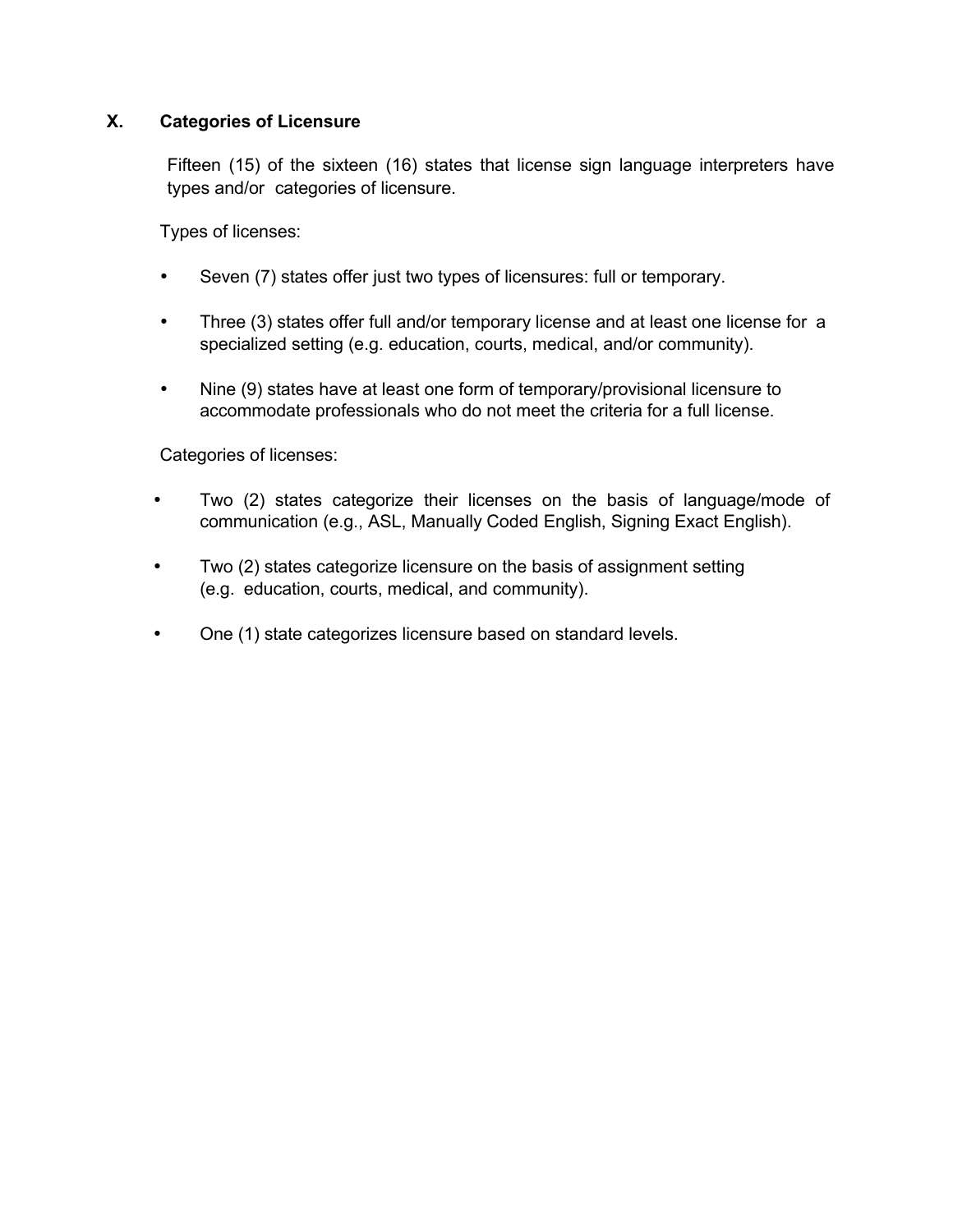#### **XI. Licensing Costs**

The cost of licensure for states that license sign language interpreters varies widely. The licensure costs for one (1) of sixteen (16) states were unknown.

- Application Fees: Five (5) states charge an application fee separate from the license fee. The cost ranges from \$50 to \$300, with four (4) states charging \$50.
- Full Licensure Fees: Fifteen (15) states charge a fee for standard/full licenses. The fee ranges from \$25 to \$250, with five (8) states charging between \$120 and \$175, and five (5) states charging between \$25 and \$75.
- Temporary/Provisional Licensure Fees: Six (6) states charge a fee for provisional or temporary licenses. The fee ranges from \$25 to \$225 with four (4) states charging between \$25 and \$50.
- Renewal Fees: Fifteen (15) states have renewal fees, which range from \$25 to \$250. Six (6) states charge between \$25 and \$90, while seven (7) states charge between \$120 and \$175. One (1) state waives the renewal fee if the applicant is serving in the Armed Forces.
- Replacement Fees: Seven (7) states charge a replacement fee for lost licenses. Five (5) states charge \$10 and two (2) states charge \$20.
- Late fees: Seven (7) states charge a fee for late applications. Late fees range from \$20 to \$60 with three (3) states charging \$60 and two (2) states charging \$25.
- Other types of fees required by some states that license sign language interpreters include:
	- o Background check/fingerprinting fees
	- o Roster fees
	- o Upgrade fees
	- o Inactive status fees
	- o Reinstatement/Reactivation fees
	- o Confirmation/verification of license fees
	- o Disciplinary hearing fees
	- o Test fees
	- o Out-of-state registration fees
	- o Name change on record fees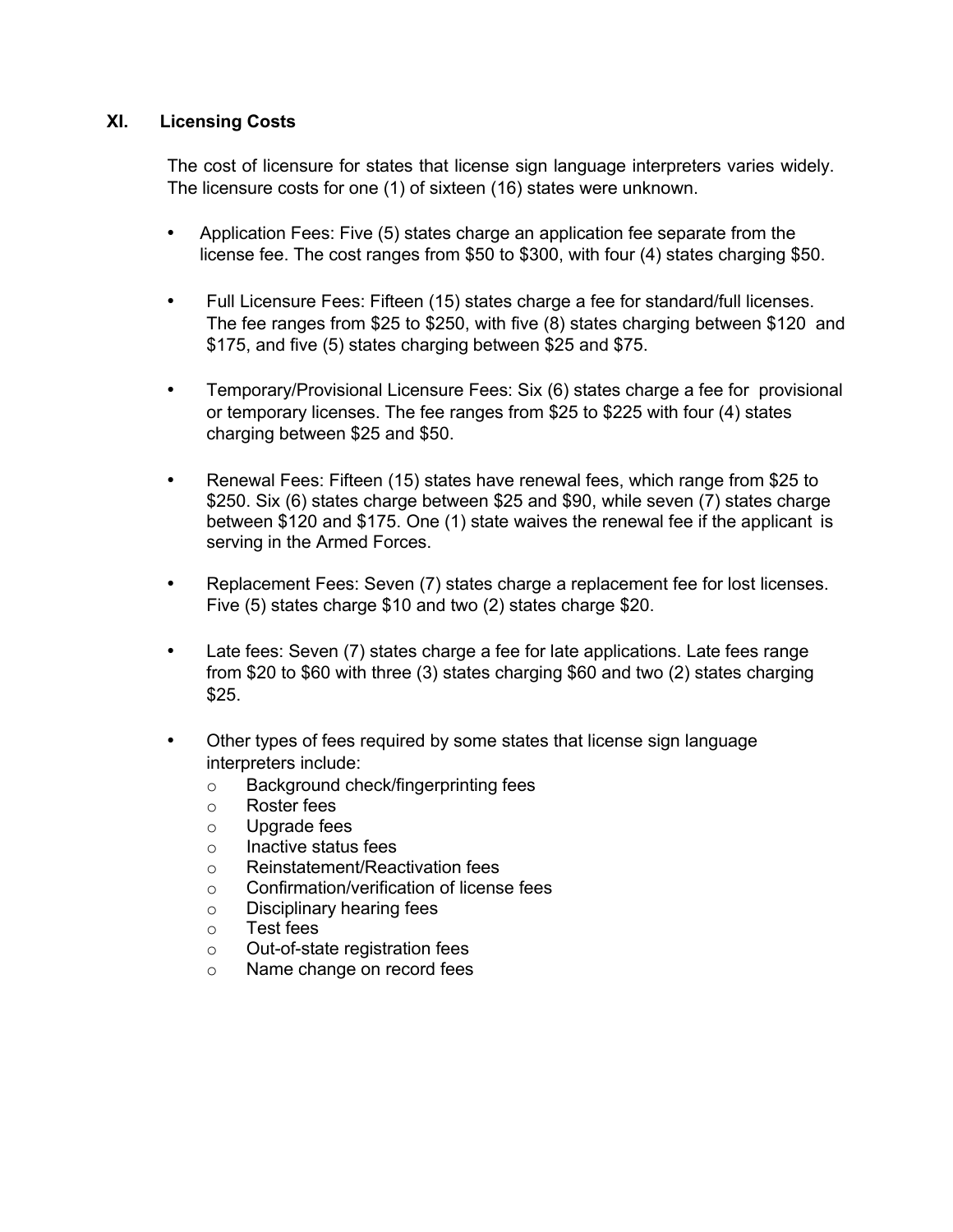#### **XII. Licensing Requirements**

Each of the sixteen (16) states that license sign language interpreters identified requirements for licensure. Requirements vary considerably from state to state, with two exceptions.

All states require:

- 1. High school diploma or GED
- 2. Proof of certification from a state or national certifying body. Some states call for additional requirements.

These include:

- Associates degree
- Proof of Continuing Education credits
- Signed Code of Ethics form
- Membership to Registry of Interpreters for the Deaf (RID)
- Letters of recommendation with application
- Citizen of U.S. or Alien status
- Official resident of state
- Pass Educational Interpreter Performance Assessment (EIPA) (for educational interpreters)
- Photo
- Disclosure statements for conflicts of interest
- Teaming agreement form
- Fingerprinting and/or background check
- Demonstrate evidence of good professional or moral character and reliability (unknown how this is demonstrated)
- Payment of fee(s)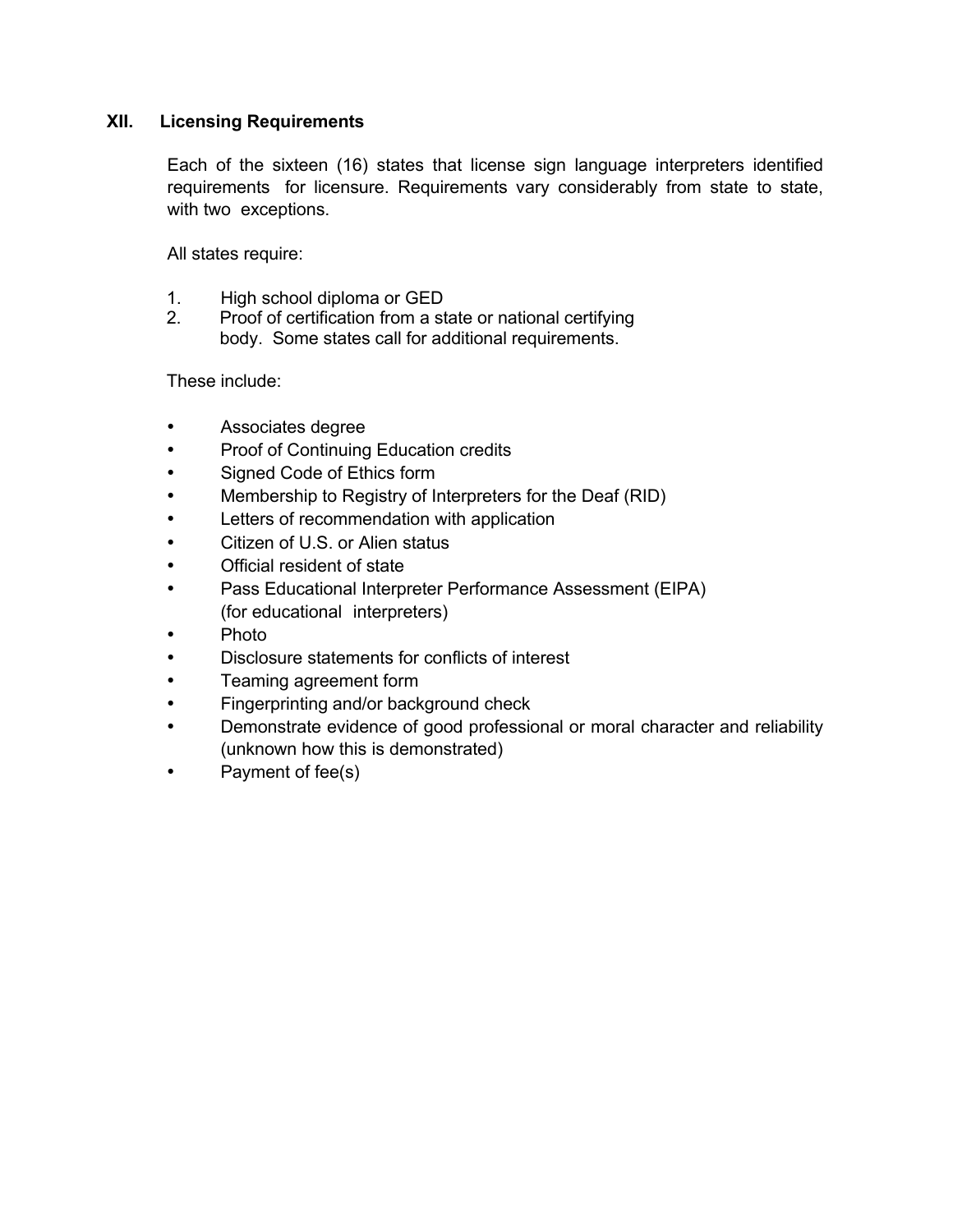#### **XIII. Length of Licensure**

Each of the sixteen (16) states that license sign language interpreters identified a time period for which licensure is valid.

- Ten (10) states require annual renewal.
- Five (5) states require biennial renewal.
- One (1) state requires renewal every three (3) years.
- Three (3) states had separate requirements for temporary/provisional licensure. One (1) state grants a one-time, non-renewable license good for three (3) years. Another state grants provisional licenses that must be renewed annually for up to four years. The third state only requires annual renewal.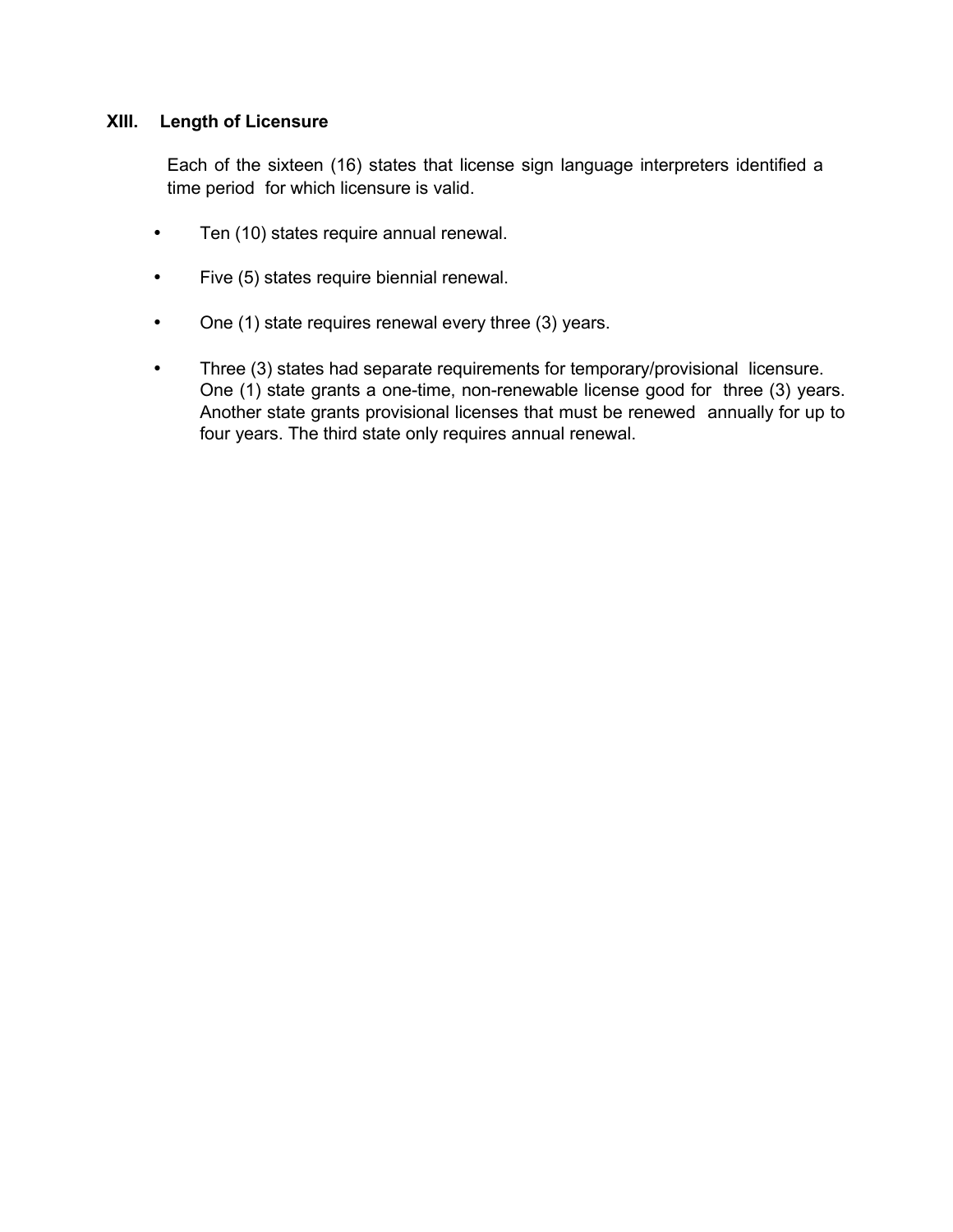#### **XV. Penalty and Grievance Procedures**

Thirteen (13) of the sixteen (16) states that license sign language interpreters identified a penal system for violations of state regulations set forth for the licensure. There was no information available on the three (3) remaining states.

Penalties:

- The thirteen (13) states on which there was information available identified suspension and/or revocation of state licensure as a possible penalty.
- Six (6) states listed a monetary fine as a possible penalty. The amount of the fine ranged from \$100 to \$2000 for individual infractions and up to \$10,000 for infractions committed by referral agencies/enterprises.
- Six (6) states identified misdemeanors as a possible penalty.

Grievance Procedures:

• Twelve (12) states made their grievance/complaint procedures available to the public online.